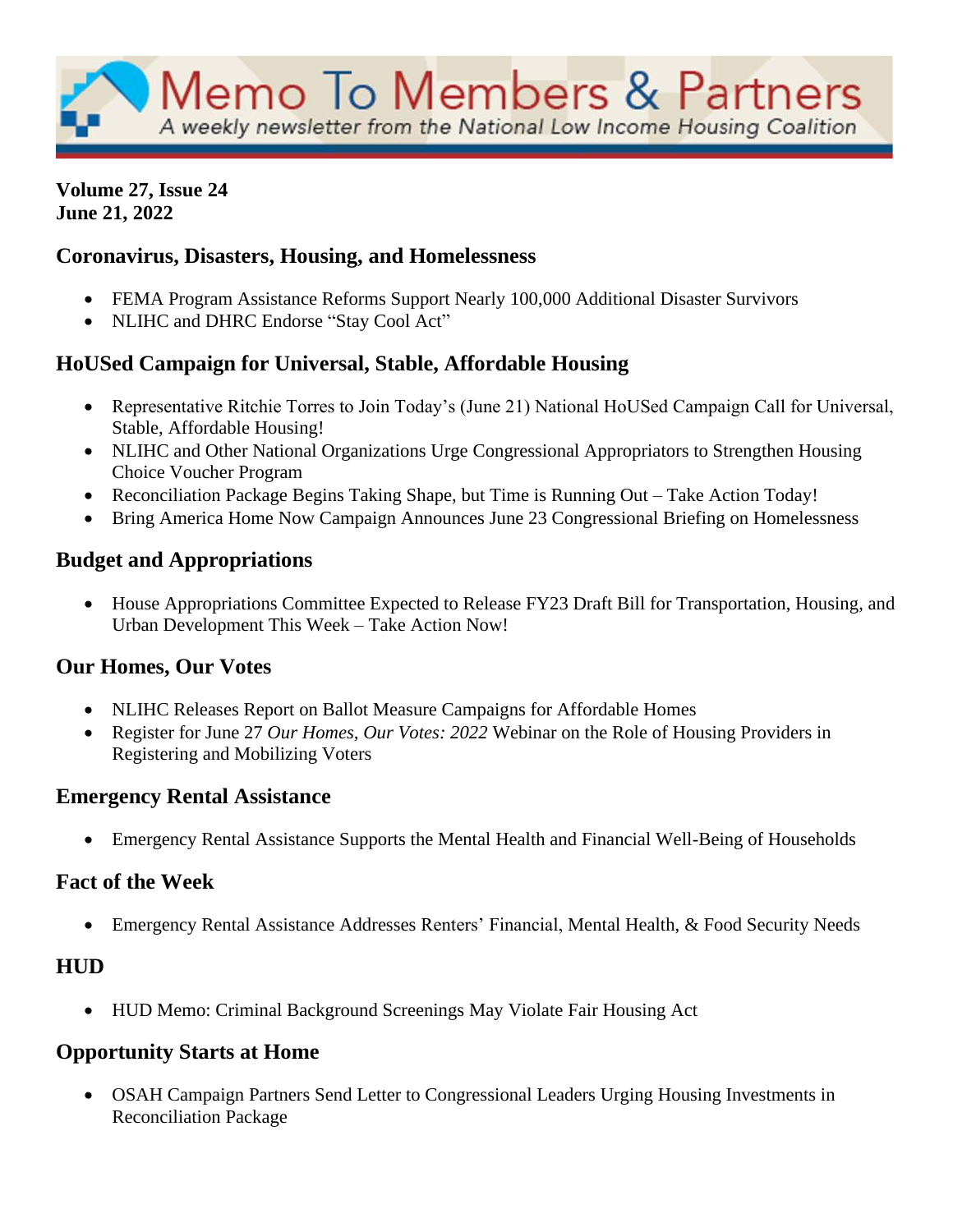#### **Research**

- New Study Links Rent Exploitation to Racial Segregation
- Research Highlights Promising Effects of Using Hotels as Noncongregate Shelters during Pandemic

# **From the Field**

• Albuquerque Enacts New Source-of-Income Protections for Section 8 Renters

### **NLIHC Careers**

- NLIHC Seeks Interns for Fall 2022 Semester
- NLIHC Seeks an End Rental Arrears to Stop Evictions (ERASE) Intern for Summer Semester

# **NLIHC in the News**

• NLIHC in the News for the Week of June 12

# **NLIHC News**

• Where to Find Us – June 21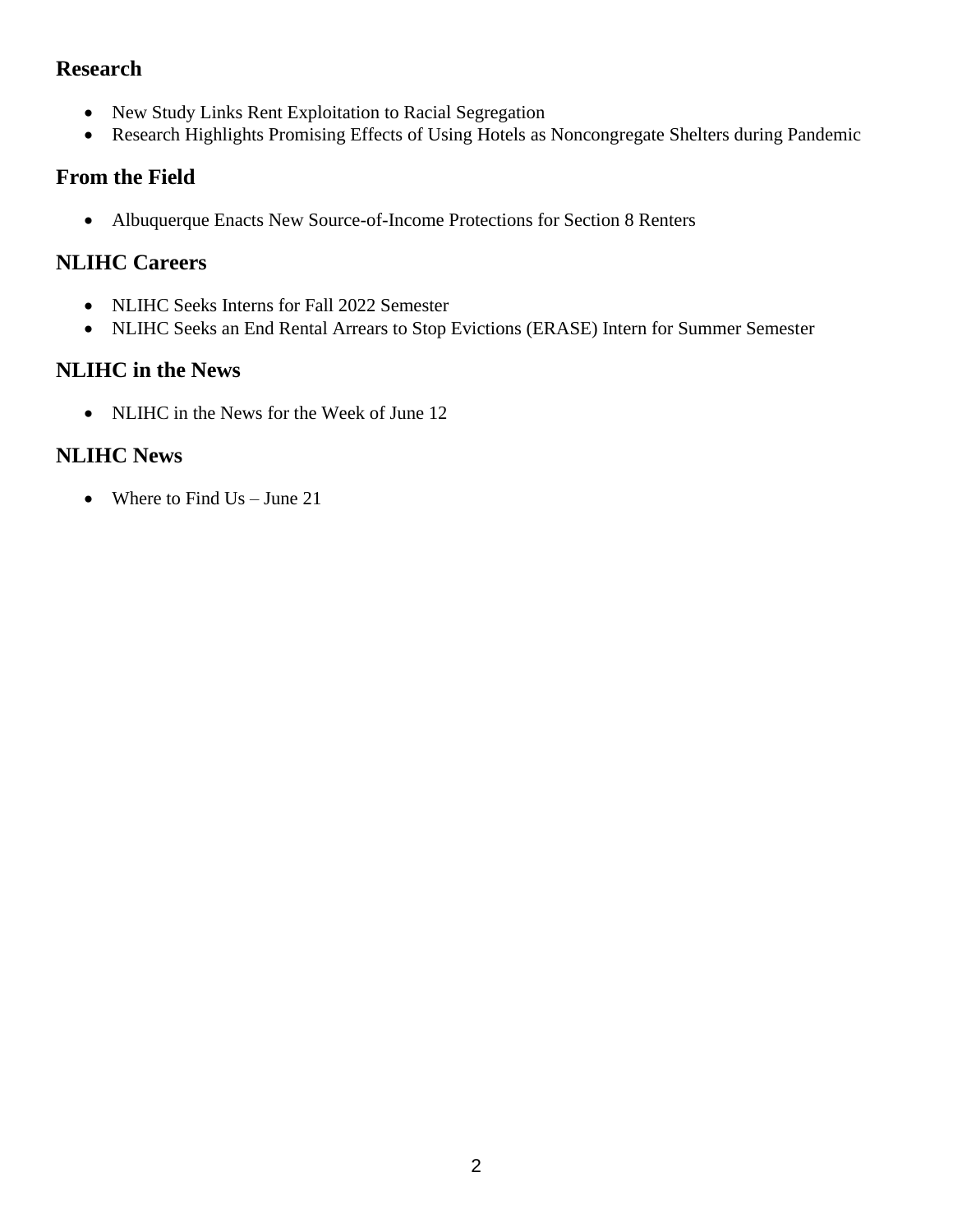### **Coronavirus, Disasters, Housing, and Homelessness**

#### **FEMA Program Assistance Reforms Support Nearly 100,000 Additional Disaster Survivors**

The U.S. House Committee on Homeland Security's Subcommittee on Emergency Preparedness, Response and Recovery hosted FEMA Administrator Deanne Criswell for a [hearing](https://bit.ly/3tEpNCo) on June 14 to review FEMA's fiscal year (FY) 2023 budget proposal. In her opening statement, Administrator Criswell highlighted recent efforts by FEMA to improve access to disaster recovery resources for marginalized disaster survivors, including changes to documentation requirements long called for by NLIHC and the NLIHC-led Disaster Housing Recovery Coalition (DHRC). Administrator Criswell explained that "changing the types of documentation we accept allowed 42,000 homeowners and over 53,000 renters to receive assistance from FEMA who just a year before we would have denied assistance. . . . The total amount [of this assistance] was about \$350 million."

For decades, FEMA required homeowners to submit title documents to receive assistance, and the agency refused to accept alternative documentation. This requirement effectively barred low-income homeowners and renters – predominantly households of color – from receiving the FEMA Individual Assistance for which they were eligible. Under FEMA's [new policy,](https://nlihc.org/resource/fema-announces-major-improvements-low-income-disaster-survivors) implemented in September 2021, disaster survivors can now selfcertify ownership of their homes when they do not have other documentation, overcoming a major hurdle to recovery. FEMA also now allows all survivors to submit a broader array of documents to prove occupancy and ownership of their homes.

These reforms were developed and advanced by NLIHC and DHRC, with its more than 850 organizational partners nationwide, and were also championed by legislative partners Senator Elizabeth Warren (D-MA) and Representative Adriano Espaillat (D-NY).

"These changes are much needed and long overdue," said NLIHC President and CEO Diane Yentel in a [press](https://nlihc.org/news/nlihc-statement-fema-program-assistance-reforms-supporting-nearly-100000-additional-disaster)  [release](https://nlihc.org/news/nlihc-statement-fema-program-assistance-reforms-supporting-nearly-100000-additional-disaster) on the subject. "Work to reform FEMA's harmful policies began with efforts by NLIHC and disaster survivors and partners in Louisiana, Alabama, and Mississippi after Hurricane Katrina, and they were continued by the DHRC and advocates in Texas and Florida after Hurricanes Harvey and Michael, in California after several wildfires, and in Puerto Rico in the aftermath of Hurricane Maria, where over 77,000 households were wrongfully denied FEMA assistance due to title issues. We will continue to advocate other critically needed legislation to ensure the lowest-income and most marginalized disaster survivors receive the assistance they need to recover."

NLIHC and DHRC will continue to monitor implementation of the new policy and urge Congress to enact the ["Housing Survivors of Major Disasters Act,](https://bit.ly/3tGebPs)" introduced by Senator Warren and Representative Espaillat, to make these reforms permanent and ensure that the lowest-income and most marginalized disaster survivors remain stably housed.

Watch a recording of the hearing at:<https://bit.ly/3tEpNCo>

Read NLIHC's press statement on the new policy at:<https://bit.ly/3Ht9uOC>

Read the text of the "Housing Survivors of Major Disasters Act" at:<https://bit.ly/3tGebPs>

# **NLIHC and DHRC Endorse "Stay Cool Act"**

NLIHC and the NLIHC-led Disaster Housing Recovery Coalition (DHRC) have endorsed the ["Stay Cool Act"](https://bit.ly/3HuDIRo) (H.R. 7949) introduced by Representative Bonnie Watson Coleman (D-NJ). The bill – cosponsored by nearly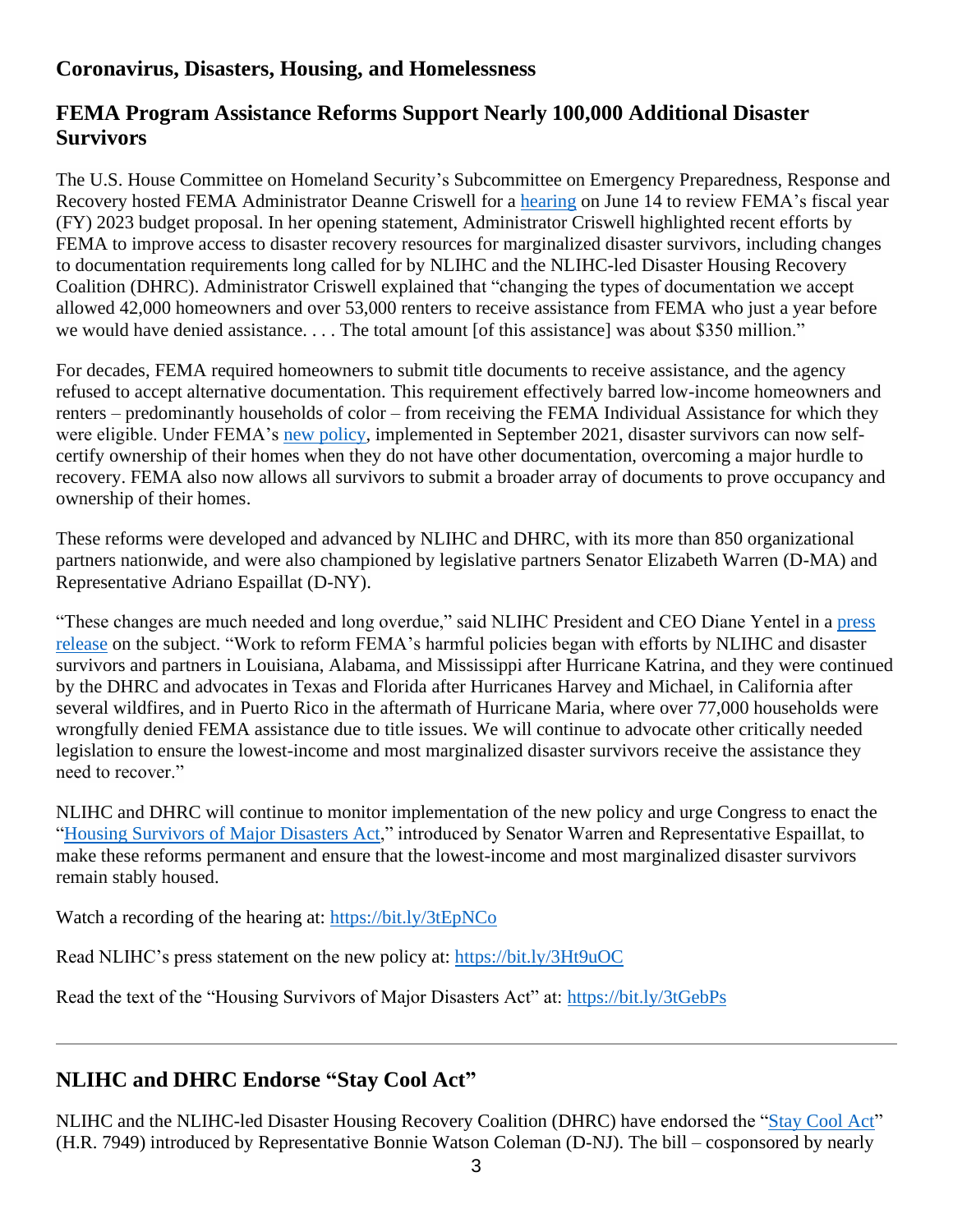20 Democratic members of Congress – would address the impact of heat waves on those most vulnerable to extreme heat and includes provisions to include air conditioning as a covered utility in public housing and create and implement safe residential temperature standards for federally assisted rental dwelling units. The bill would also create grant initiatives to establish senior check-in programs to be used during extreme heat events, as well as public greenspaces and cooling centers in overburdened communities.

Heat waves present a very real threat to low-income individuals, who often struggle with chronic health issues that are exacerbated by the effects of prolonged heat exposure, which can lead to death. In addition, individuals experiencing homelessness are particularly susceptible to heat impacts, as they lack steady access to water and are often prevented from visiting spaces with air conditioning. The effects are magnified by the lack of tree cover or greenspaces in many areas with housing affordable to people with low incomes, leading to urban heat islands that subject residents to even higher heat. Research indicates that an average of 12,000 heat-related deaths occur each year.

"Extreme heat is killing our communities, and it will continue to worsen with climate change," said Representative Watson Coleman in a [press release](https://watsoncoleman.house.gov/newsroom/press-releases/rep-watson-coleman-introduces-the-stay-cool-act-to-better-prepare-communities-to-address-heat-emergencies) announcing the bill's introduction. "For many Americans, living through unexpected heat emergencies is not simply an inconvenience or nuisance, it is a lifethreatening natural disaster – worsened by climate change – that warrants action by the federal government. While we must act to combat the causes of climate change, we cannot ignore the impacts people are already facing. The "Stay Cool Act" helps us to better understand and address the immediate impacts of extreme heat emergencies. It treats extreme heat with the urgency that it deserves. Extreme heat is already the deadliest weather-related disaster we face and will only get worse as our planet warms. It's time we took steps to mitigate the impacts of extreme heat to save lives."    

Read a press release about the bill at:<https://bit.ly/3Oe8Kz0>

Read the text of the "Stay Cool Act" at:<https://bit.ly/3HuDIRo>

# **HoUSed Campaign for Universal, Stable, Affordable Housing**

### **Representative Ritchie Torres to Join Today's (June 21) National HoUSed Campaign Call for Universal, Stable, Affordable Housing!**

[Join](https://us02web.zoom.us/webinar/register/WN_1XN2P7w2QnWvVc6Kp1q-nQ?utm_source=NLIHC+All+Subscribers&utm_campaign=5dc15097df-natl-call_102521&utm_medium=email&utm_term=0_e090383b5e-5dc15097df-&ct=t(natl-call_102521)) today's (June 21) national HoUSed campaign call from 2:30 to 4 pm ET. We will be joined by Representative Ritchie Torres (D-NY), who will discuss the importance of protecting targeted housing investments in any final reconciliation bill, and we will share how advocates can use NLIHC's [advocacy tools](https://nlihc.org/sites/default/files/HoUSed_budget-reconciliation-toolkit.pdf?utm_source=NLIHC+All+Subscribers&utm_campaign=dcb7b40be8-cta_Housed_061322&utm_medium=email&utm_term=0_e090383b5e-dcb7b40be8-293365474&ct=t(cta_Housed_061322)&utm_source=NLIHC+All+Subscribers&utm_campaign=4ca1d47774-natl-call_061722&utm_medium=email&utm_term=0_e090383b5e-4ca1d47774-292697541&ct=t(natl-call_061722)) to take action and demand robust funding for vital investments in housing for people with the lowest incomes. We will also be joined by Whitney Airgood-Obrycki from the Joint Center for Housing Studies (JCHS) at Harvard University, who will share findings from [a recent report](https://www.jchs.harvard.edu/blog/short-term-benefits-emergency-rental-assistance-extend-beyond-housing?utm_source=NLIHC+All+Subscribers&utm_campaign=4ca1d47774-natl-call_061722&utm_medium=email&utm_term=0_e090383b5e-4ca1d47774-292697541&ct=t(natl-call_061722)) on the short-term benefits of emergency rental assistance. The team behind NLIHC's End Rental Arrears to Stop Evictions (ERASE) project will discuss a [new report,](https://nlihc.org/sites/default/files/State-and-Local-Fiscal-Recovery-Funds-Initial-Trends-in-Housing-Investments.pdf?utm_source=NLIHC+All+Subscribers&utm_campaign=4ca1d47774-natl-call_061722&utm_medium=email&utm_term=0_e090383b5e-4ca1d47774-292697541&ct=t(natl-call_061722)) database, and interactive map showing how states are using State and Local Fiscal Recovery Funds allocated through the "American Rescue Plan Act" for affordable housing and to address the needs of people experiencing homelessness. NLIHC's Courtney Cooperman will share insights from a [new report](https://nlihc.org/sites/default/files/2022-Ballot-Initiative.pdf?utm_source=NLIHC+All+Subscribers&utm_campaign=71cdf28758-report_06142022&utm_medium=email&utm_term=0_e090383b5e-71cdf28758-&ct=t(report_06142022)&utm_source=NLIHC+All+Subscribers&utm_campaign=4ca1d47774-natl-call_061722&utm_medium=email&utm_term=0_e090383b5e-4ca1d47774-292697541&ct=t(natl-call_061722)) from NLIHC's *Our Homes, Our Votes* project on organizing a successful ballot measure campaign for affordable homes. We will also receive updates from the field, hear the latest news from Capitol Hill, and more.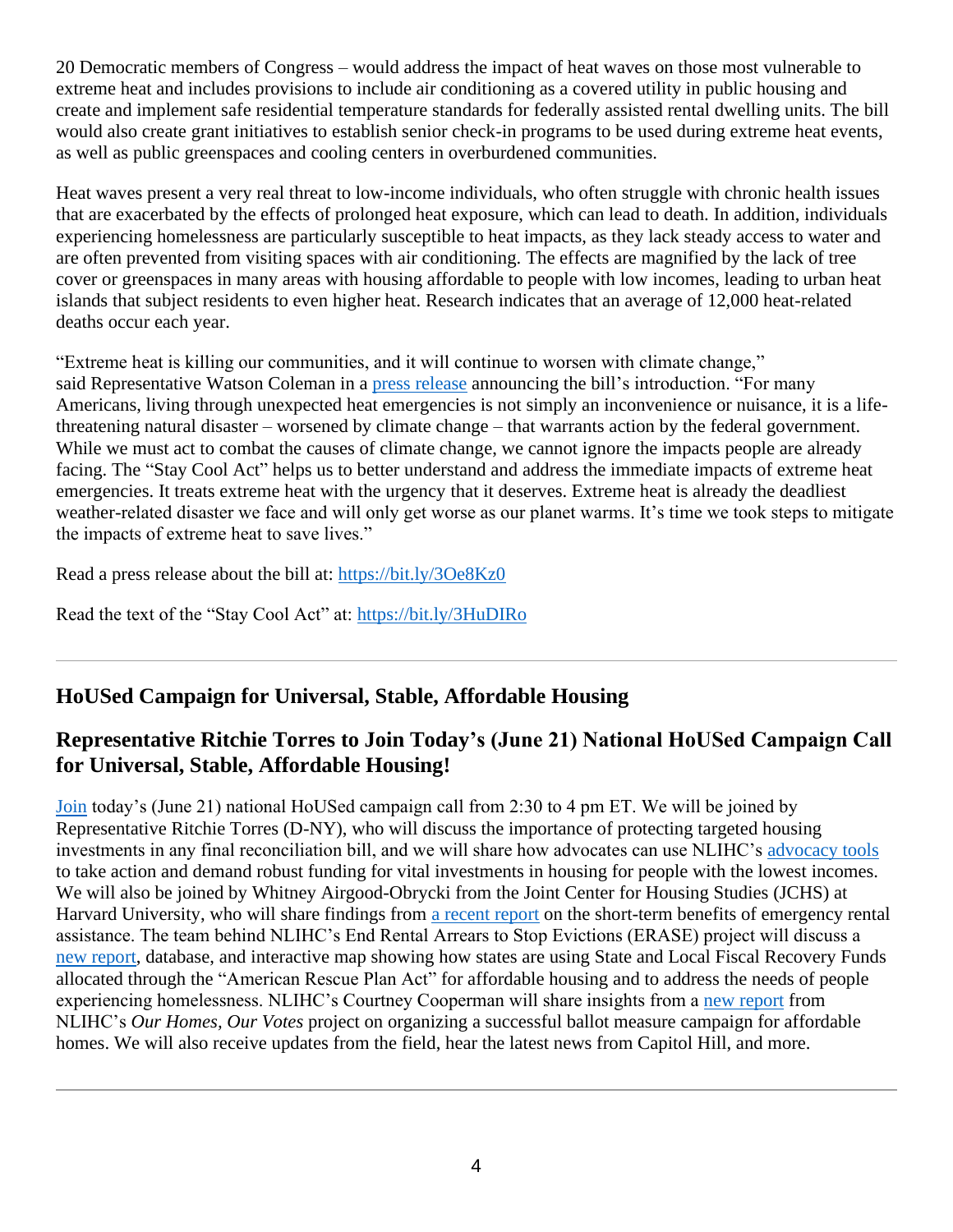# **NLIHC and Other National Organizations Urge Congressional Appropriators to Strengthen Housing Choice Voucher Program**

NLIHC and 53 other organizations sent a [letter](https://nlihc.org/sites/default/files/Voucher-Funding_Sign-On_6-15-22.pdf) to U.S. House and Senate appropriations leaders on June 15 urging them to include in the fiscal year (FY) 2023 appropriations bill funding and policy provisions that support and strengthen the effectiveness of the Housing Choice Voucher (HCV) program. The letter was signed by a broad cross-section of stakeholders committed to enabling low-income families to live in affordable, accessible, and decent quality housing in well-resourced neighborhoods of their choosing.

Rigorous research shows that vouchers are highly effective at reducing homelessness and other hardships. Likewise, the HCV program has a documented history of using virtually all the funds provided to it by Congress to assist people struggling to afford rent. After dipping during 2021 in response to an extremely challenging rental market, the budget utilization rate in the main voucher program has again reached nearly 100%. More vouchers are in use overall today than at any time in the program's history. Even so, many unmet needs remain. To ensure state and local housing agencies can continue to extend the voucher program's proven benefits to more people in need, the letter urges appropriators to fully fund the renewal of existing vouchers and support President Biden's request for additional funding to expand vouchers to an additional 200,000 households.

The letter explains that while utilization data and research show that vouchers are highly effective in helping families afford housing and that additional resources are needed, some families that receive vouchers are only able to access housing in a limited range of neighborhoods, and others struggle to find any housing at all. For these reasons, the letter recommends that Congress take action to make vouchers easier to use and to broaden the choices available to voucher holders. The letter urges Congress to include robust funding (\$445 million) for mobility services to expand housing choice for families with vouchers, provide full funding for voucher administrative fees to help public housing agencies effectively and efficiently administer the program, and authorize the use of voucher housing assistance payments funds for security deposits and holding fees. Finally, the letter urges Congress to extend the deadline for reissuing Emergency Housing Vouchers (EHVs) for at least a year – until September 30, 2024 – and preferably for two years or longer. Extending the EHV deadline would strengthen the ability of communities to provide effective assistance to people experiencing homelessness.

Read the letter at:<https://bit.ly/3mVRoeQ>

### **Reconciliation Package Begins Taking Shape, but Time is Running Out – Take Action Today!**

Democratic leaders in the U.S. Senate are continuing high-level negotiations over a revised reconciliation package, even as members grapple with enacting legislation on a myriad of other issues, from gun violence to abortion rights. Members of Congress are expected to continue working over the summer to reach an agreement on a slimmed-down package, even as they prepare to leave town at the end of the week for the July 4 recess.

Reports on the status of negotiations indicate the bill's provisions are beginning to take shape. President Joe Biden hinted at some of the specific provisions he believes can be enacted, including capping the cost of insulin, lowering the cost of prescription drugs, providing energy-related tax breaks, and creating a 15% minimum tax on corporations as well as higher taxes for the "super wealthy" – all priorities Senator Joe Manchin (D-WV), the lone holdout in the Senate on the "Build Back Better Act," has insisted on since negotiations restarted.

While Democratic members remain hopeful that they will be able to enact an agreement, time is also running out – Congress will be out of session for the majority of August, and the current budget resolution expires when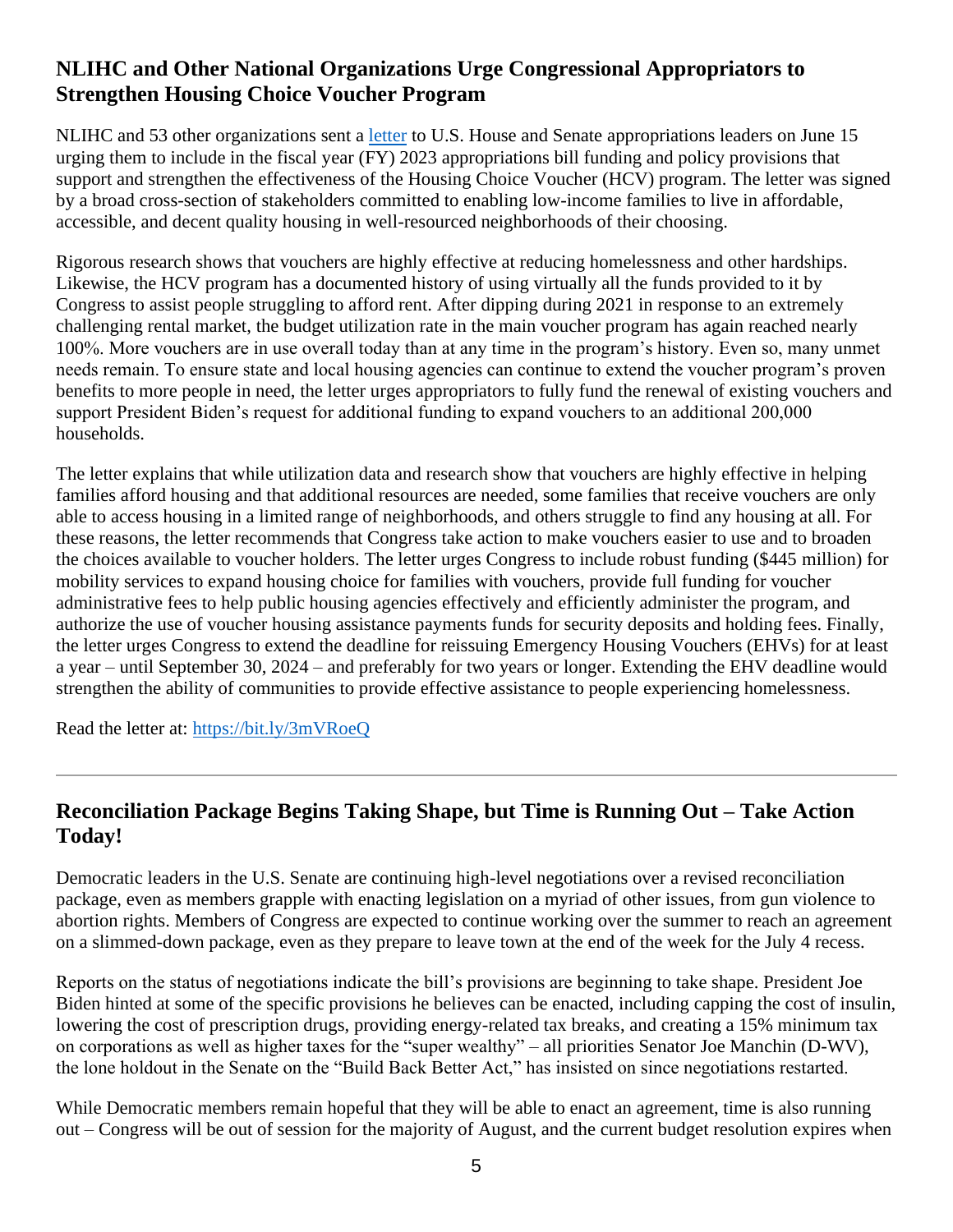the new fiscal year begins on October 1. That leaves only a few short weeks for advocates to continue weighing in with their members of Congress on the importance of maintaining significant funding for targeted affordable housing investments in any reconciliation bill, including significant funding for NLIHC's top policy priorities:

- \$25 billion to expand rental assistance to more than 300,000 households. See how many vouchers your state would receive [here.](https://www.cbpp.org/blog/bbb-includes-major-investments-in-housing-affordability?utm_source=NLIHC+All+Subscribers&utm_campaign=13897dac93-CTA_housed_110421&utm_medium=email&utm_term=0_e090383b5e-13897dac93-293290537&ct=t(CTA_housed_110421)&utm_source=NLIHC+All+Subscribers&utm_campaign=8e00c4b6ce-CTA_housed_111821&utm_medium=email&utm_term=0_e090383b5e-8e00c4b6ce-292697541&ct=t(CTA_housed_111821))
- \$65 billion to make critically needed repairs to public housing and preserve this valuable asset for its 2 million residents.
- \$15 billion for the national Housing Trust Fund to build and preserve over 150,000 affordable, accessible homes for households with the lowest incomes. See NLIHC's breakdown of how much each state would receive through the Housing Trust Fund [here.](https://nlihc.org/sites/default/files/housed_NHTF_allocations-15B.pdf?utm_source=NLIHC+All+Subscribers&utm_campaign=8e00c4b6ce-CTA_housed_111821&utm_medium=email&utm_term=0_e090383b5e-8e00c4b6ce-292697541&ct=t(CTA_housed_111821))

While the road to success is steep, this is [not the first time](https://mailchi.mp/nlihc/cta_housed_102021) advocates have pulled of the seemingly impossible and pushed Congress to maintain significant affordable housing investments in a reconciliation package. [Email,](https://p2a.co/kxwwisl)  [tweet, and call your representatives](https://p2a.co/kxwwisl) and urge them to include these once-in-a-generation housing investments targeted to ensure people with the lowest incomes have safe, quality, affordable, and accessible places to call home. Use NLIHC's [call-in script](https://nlihc.org/sites/default/files/CHCDF_Call_Script.pdf) and [advocacy toolkit](https://nlihc.org/sites/default/files/2022-06/HoUSed_budget-reconciliation-toolkit.pdf) to help create your own message to Congress!

#### **Thank you for your advocacy!**

### **Bring America Home Now Campaign Announces June 23 Congressional Briefing on Homelessness**

The [Bring America Home Now](https://www.bringamericahomenow.org/) campaign, led by the National Coalition for the Homeless, will hold a [congressional briefing,](https://www.bringamericahomenow.org/congressional-briefing-june-2022/) "Ending Homelessness in America: Challenges and Solutions," on June 23 at 12:30 pm ET. The briefing aims to inform members of Congress and the public about the policies needed to "solve the homelessness and affordable housing crisis" and provide solutions "based on proven best practices [that] affirm housing as a human and civil right [and] not a privilege."

The speakers invited to the briefing include among others:

- Sarah Saadian, senior vice president of public policy and field organizing at NLIHC
- Donald Whitehead, executive director of the National Coalition for the Homeless
- Ann Oliva, CEO of the National Alliance to End Homelessness
- Christian Nunes, president of the National Organization for Women
- Susie Shannon, policy director at Housing is a Human Right

Members of Congress, including U.S. House Financial Services Committee Chair Maxine Waters (D-CA), U.S. House of Representatives Speaker Nancy Pelosi (D-CA), and U.S. Senate Banking Committee Chair Sherrod Brown (D-OH), have also been invited to speak.

Register to attend the briefing virtually at:<https://bit.ly/3Qm5NOZ>

Find out more information about the briefing at:<https://bit.ly/3HChcGf>

Learn more about the Bring America Home Now campaign at: [www.bringamericahomenow.org](https://www.bringamericahomenow.org/)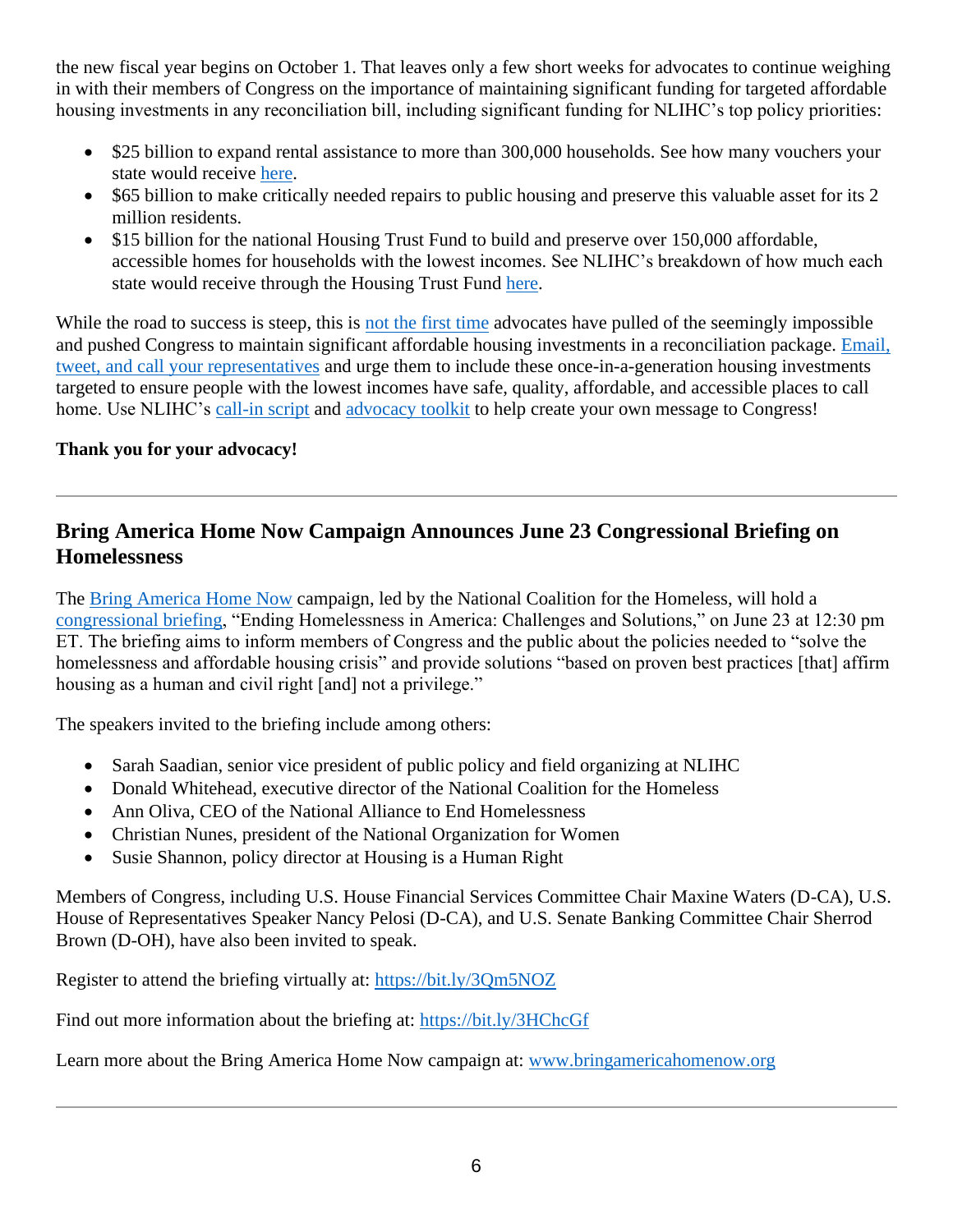## **Budget and Appropriations**

## **House Appropriations Committee Expected to Release FY23 Draft Bill for Transportation, Housing, and Urban Development This Week – Take Action Now!**

Despite U.S. House and Senate appropriations leaders failing to reach an agreement on topline funding levels for a fiscal year (FY) 2023 spending package, the House Appropriations Subcommittees have started drafting and reviewing funding bills for the coming fiscal year. The Subcommittee on Transportation, Housing and Urban Development, and Related Agencies (THUD), which is responsible for providing yearly funding for HUD's vital affordable housing and homelessness programs, is expected to release its FY23 proposal this week.

House appropriators announced last week they would adopt a deeming resolution, allowing them to set a discretionary spending cap aligned with [President Biden's roughly \\$1.6 trillion budget request](https://nlihc.org/resource/analysis-president-bidens-fy-2023-budget-request) (see *Memo*, [6/13\)](https://nlihc.org/resource/reconciliation-and-appropriations-negotiations-gaining-steam-take-action-today). The THUD Subcommittee is expected to review and vote on its appropriations bill on June 23, with a full committee vote on all 12 draft spending bills expected June 30. The Senate Appropriations Committee has yet to release its anticipated schedule for votes on the FY23 spending package.

Movement on the appropriations process is welcome news, but because appropriations leaders have not yet reached a topline funding agreement – and because both Republican and Democratic votes are needed to enact an appropriations bill – it is very likely that a final FY23 appropriations package will be significantly smaller than the legislation drafted in the House and Senate. In order to ensure HUD's vital housing and homelessness programs receive significant funding increases in the coming fiscal year, advocates should continue [contacting](https://nlihc.secure.force.com/actions/TakeActionNew?actionId=AR00943&utm_source=NLIHC+All+Subscribers&utm_campaign=a7b2398138-natl-call_summary_03-28-2022&utm_medium=email&utm_term=0_e090383b5e-a7b2398138-&ct=t(natl-call_summary_03-28-2022)) [their members of Congress](https://nlihc.secure.force.com/actions/TakeActionNew?actionId=AR00943&utm_source=NLIHC+All+Subscribers&utm_campaign=a7b2398138-natl-call_summary_03-28-2022&utm_medium=email&utm_term=0_e090383b5e-a7b2398138-&ct=t(natl-call_summary_03-28-2022)) and urging them to support significant funding for NLIHC's top priorities:

- \$32.13 billion for the Tenant-Based Rental Assistance (TBRA) program to renew all existing contracts and expand housing vouchers to an additional 200,000 households.
- \$5.125 billion for the Public Housing Capital Fund to preserve public housing, and \$5.06 billion for the Public Housing Operating Fund.
- \$3.6 billion for HUD's Homeless Assistance Grants program to address the needs of people experiencing homelessness.
- \$100 million for legal assistance to prevent evictions.
- \$300 million for the competitive tribal housing program, targeted to tribes with the greatest needs.

NLIHC and our partners in the Campaign for Housing and Community Development Funding [\(CHCDF\)](https://nlihc.org/explore-issues/projects-campaigns/campaign-housing-and-community-development-funding) are also leading our [annual 302\(b\) letter](https://nlihc.secure.force.com/actions/CapturePetitionNew?actionId=AR00956) to demand that Congress provide the highest possible level of funding for affordable housing, homelessness, and community development resources in FY23.

#### **Thank you for your advocacy!**

#### **Our Homes, Our Votes**

# **NLIHC Releases Report on Ballot Measure Campaigns for Affordable Homes**

NLIHC released a report on June 16 on the role of ballot measure campaigns in securing new resources for affordable homes, strengthening tenant protections, and solving homelessness. The report, ["Housing on the](https://nlihc.org/sites/default/files/2022-Ballot-Initiative.pdf)  [Ballot: How to Organize a Successful Ballot Measure Campaign for Affordable Homes,"](https://nlihc.org/sites/default/files/2022-Ballot-Initiative.pdf) reviews best practices for launching campaigns, building coalitions, communicating about ballot measures, and elevating the leadership of directly impacted communities. In addition to summarizing significant ballot measures related to housing and homelessness from the 2020 and 2021 election cycles, the report provides case studies from three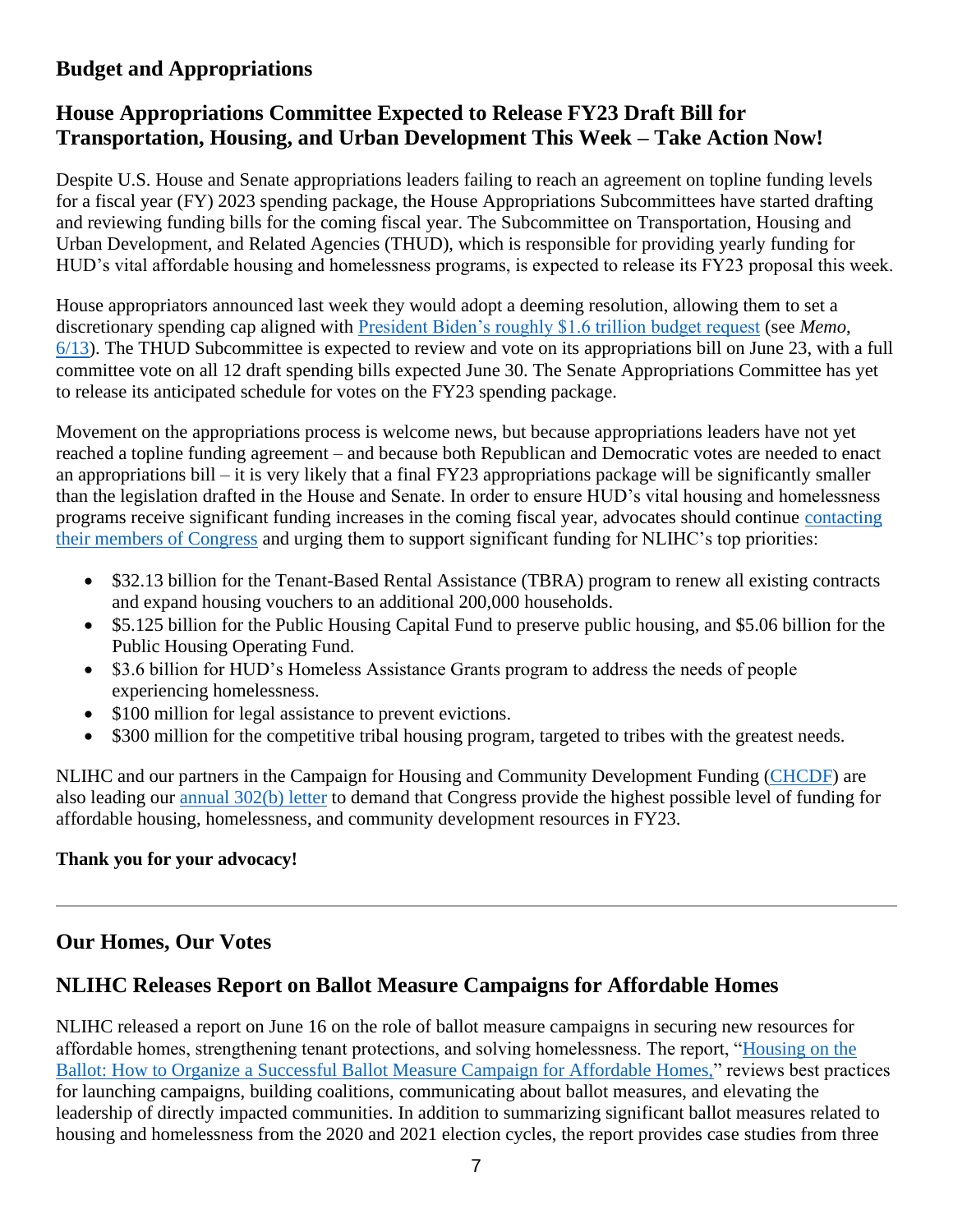cities where housing advocates recently achieved significant victories at the ballot box – Philadelphia, PA; St. Paul, MN; and Denver, CO – to offer deeper insights into proven strategies for organizing winning campaigns.

The report was authored by members of NLIHC's nonpartisan *Our Homes, Our Votes* initiative, which aims to increase voter participation among low-income renters and to educate candidates about housing solutions.

Ballot-measure advocacy is treated as lobbying under federal tax law and is [permitted](https://bolderadvocacy.org/resource-library/tools-for-effective-advocacy/toolkits/ballot-measures-toolkit/501c3-public-charities-and-ballot-measures/) (with important restrictions) for 501(c)3 nonprofit organizations. Recent election cycles have demonstrated that bringing the issue directly to voters is an effective way to achieve housing solutions. Even in cities and states where elected officials are hesitant to commit new resources to affordable housing or establish new tenant protections, voters are eager to enact bolder policies.

Mobilizing voters around a ballot measure takes significant planning and resources, but recent successes show that these efforts are worth the investment. Drawing on lessons learned from winning campaigns in 2020 and 2021, the report offers concrete takeaways for organizers as they launch ballot measure campaigns in the 2022 election cycle, including the following:

- Know the basics of ballot measures.
- Design the campaign based on your resources and capacity.
- Build a strong and diverse base of support.
- Mobilize and follow the leadership of directly impacted communities.
- Develop clear messaging.
- Harness the media.
- Organize accessible campaign activities.
- Integrate voter registration and mobilization into the campaign.

The full report can be found [here.](https://nlihc.org/sites/default/files/2022-Ballot-Initiative.pdf) To learn more about the *Our Homes, Our Votes* nonpartisan voter and candidate engagement project, visit [ourhomes-ourvotes.org.](https://www.ourhomes-ourvotes.org/)

# **Register for June 27** *Our Homes, Our Votes: 2022* **Webinar on the Role of Housing Providers in Registering and Mobilizing Voters**

The *Our Homes, Our Votes: 2022* webinar series features experts with frontline election experience to walk through every step of voter and candidate engagement activities and support housing organizations' nonpartisan election efforts. The next webinar, "The Role of Housing Providers in Registering and Mobilizing Voters," will be held on Monday, June 27, at 2:30 pm ET. Register for the webinar [here.](https://us02web.zoom.us/webinar/register/WN_GvAr3T_pSZGRNqcvU7YMyg?utm_source=NLIHC+All+Subscribers&utm_campaign=ec667ab5cf-ohovnewsletter_06162022&utm_medium=email&utm_term=0_e090383b5e-ec667ab5cf-&ct=t(ohovnewsletter_06162022))

Many owners and operators of affordable housing are committed to supporting resident civic engagement. This webinar will explore how housing providers can make it easier for their residents to register and vote. Andrew Foley, associate director of development at Jonathan Rose Companies, will share best practices for registering and mobilizing voters. Gregory Ford, director of program development and implementation at Beacon Communities, will discuss his company's voting rights restoration campaign, which helps returning citizens access the right to vote. The webinar will also feature a presentation from Bryce Bennett, project director at Vote Early Day, about the nonpartisan [Civic Holidays](https://nam04.safelinks.protection.outlook.com/?url=https%3A%2F%2Fcivicholidays.org%2F%3Futm_source%3DNLIHC%2BAll%2BSubscribers%26utm_campaign%3Dec667ab5cf-ohovnewsletter_06162022%26utm_medium%3Demail%26utm_term%3D0_e090383b5e-ec667ab5cf-%26ct%3Dt(ohovnewsletter_06162022)&data=05%7C01%7C%7Ce300f98e8252435c691a08da4f0bbf03%7Cd9ab7747cd104372b0b3229c61592adf%7C0%7C0%7C637909209129755512%7CUnknown%7CTWFpbGZsb3d8eyJWIjoiMC4wLjAwMDAiLCJQIjoiV2luMzIiLCJBTiI6Ik1haWwiLCJXVCI6Mn0%3D%7C3000%7C%7C%7C&sdata=AUDHigGucocThM932HCIOTzXhGSMXoIZI7sylfvbh4Y%3D&reserved=0) and opportunities to get involved.

*Our Homes, Our Votes* webinars will be held on a biweekly basis until the week that follows the 2022 midterm elections. View the full schedule for the webinar series [here.](https://www.ourhomes-ourvotes.org/webinars)

Register for the upcoming webinar [here.](https://us02web.zoom.us/webinar/register/WN_GvAr3T_pSZGRNqcvU7YMyg?utm_source=NLIHC+All+Subscribers&utm_campaign=ec667ab5cf-ohovnewsletter_06162022&utm_medium=email&utm_term=0_e090383b5e-ec667ab5cf-&ct=t(ohovnewsletter_06162022))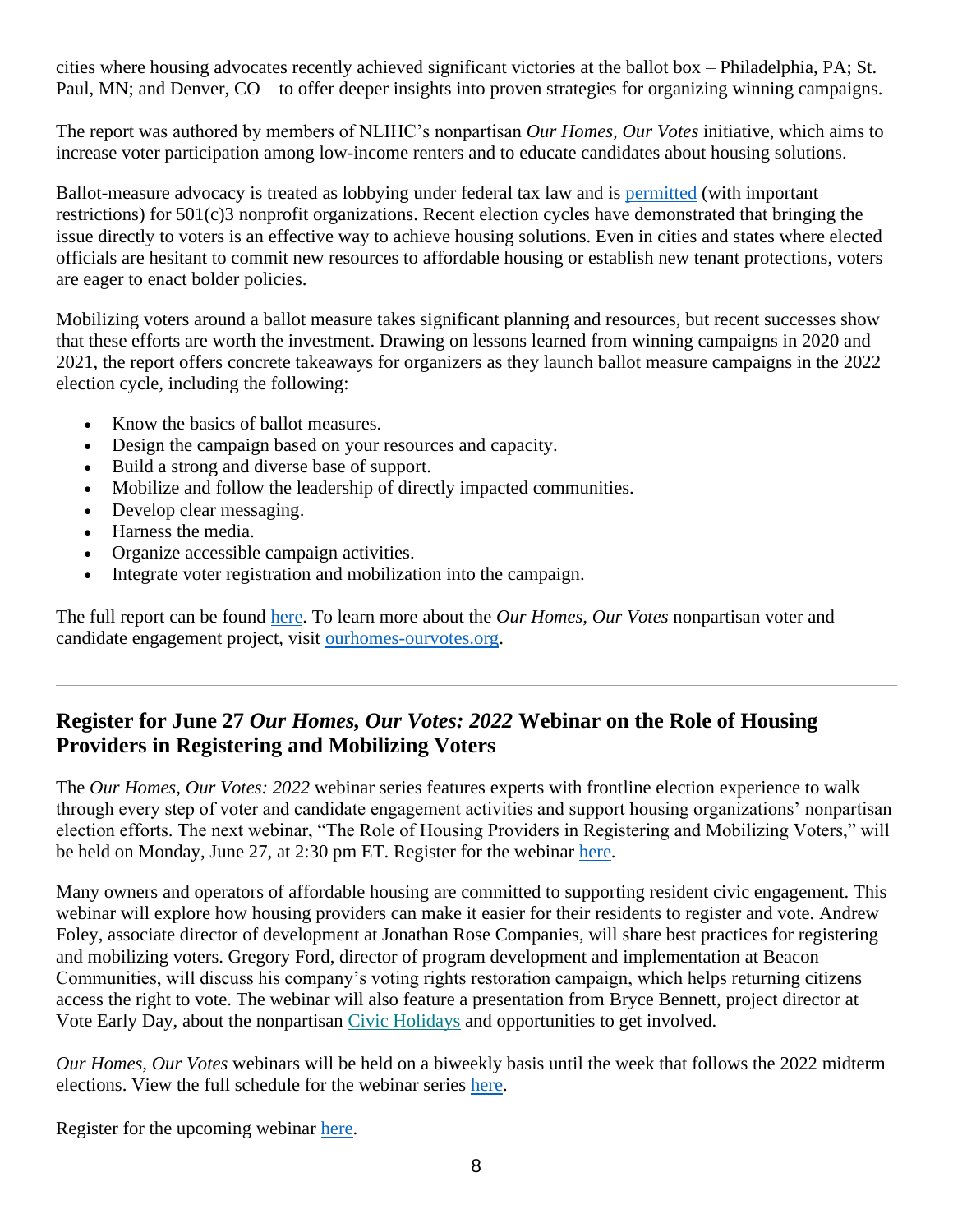# **Emergency Rental Assistance**

# **Emergency Rental Assistance Supports the Mental Health and Financial Well-Being of Households**

New [research](https://www.jchs.harvard.edu/sites/default/files/research/files/harvard_jchs_short_term_era_benefits_airgood-obrycki_2022.pdf) from Harvard University's Joint Center for Housing Studies (JCHS) finds that emergency rental assistance (ERA) provides short-term benefits beyond housing stability for recipients, including improved financial well-being and better mental health. Using data from the U.S. Census Bureau's Household Pulse Survey, the JCHS study compares renter households who received ERA (recipients) with those who applied but had not yet received assistance (applicants). The report finds that ERA recipients are less likely to self-report current rental arrears, borrowing from friends or family to meet household expenses, food insecurity, or poor mental health.

The research uses descriptive statistics, logistic regression models, and propensity score matching to compare recipient households with applicant households across eight self-reported outcomes in the Pulse survey related to housing, financial well-being, and mental health. Descriptive findings show that only 25% of ERA recipients were behind on rent at the time they were surveyed, compared to 65% of applicants, and of those behind on rent, less than one-third of recipients reported being deeply behind (with over three months of arrears) compared to over half of all applicants. While both groups reported difficulties in meeting their household expenses, ERA recipients reported lower rates than applicants of tapping into savings (18% and 24%, respectively) or borrowing from friends and family to meet expenses (34% and 48%, respectively). ERA recipients were also less likely than applicants to be experiencing food insecurity (30% and 40%, respectively). Additionally, just over half of ERA recipients reported experiencing at least one mental health issue in the two weeks prior to being surveyed compared to approximately two-thirds of applicants.

The logistic regression model confirms the descriptive findings after controlling for other factors that may influence self-reported outcomes. Rental assistance is associated with an 82% reduction in the odds of being behind on rent. At the same time, the odds of ERA recipients having difficulty meeting their expenses are less than half those of applicants. Receiving ERA is associated with a 28% reduction in the odds of tapping into savings, a 37% reduction in the odds of borrowing from friends and family, and a 32% reduction in the odds of experiencing food insecurity.

The research demonstrates that ERA is associated with statistically significant benefits for financial well-being and mental health, in addition to housing stability. These additional benefits are important to consider [as funds](https://nlihc.org/sites/default/files/2022-05/era-balancing-act.pdf)  [run out in several states and remain unspent in others.](https://nlihc.org/sites/default/files/2022-05/era-balancing-act.pdf) The report's author argues that sustained assistance through emergency programs and through existing rental housing subsidies will be needed to address the ongoing financial distress and housing instability faced by renters and ensure that renters can remain stably housed.

Read the report at:<https://tinyurl.com/44vxudny>

#### **Fact of the Week**

### **Emergency Rental Assistance Addresses Renters' Financial, Mental Health, & Food Security Needs**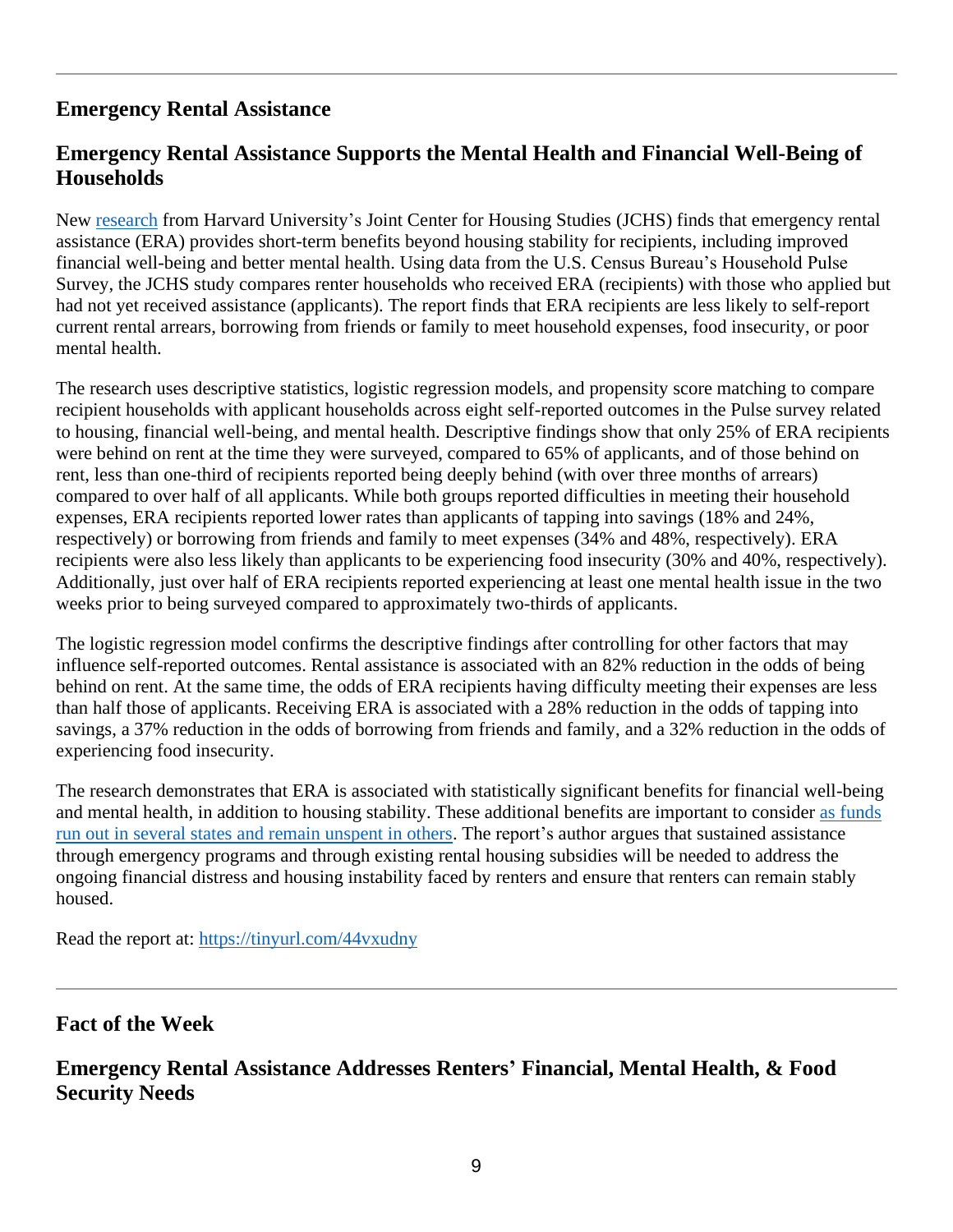# **Status of Emergency Rental Assistance (ERA) Recipients vs. Applicant Households**



Source: Airgood-Obrycki, W. (2022.) The Short-Term Benefits of Emergency Rental Assistance. *Harvard Joint Center for Housing Studies.* <https://tinyurl.com/44vxudny>

TIONAL LOW INCO

# **HUD**

Housing Studies.

#### **HUD Memo: Criminal Background Screenings May Violate Fair Housing Act**

HUD issued a [memo](https://www.hud.gov/sites/dfiles/FHEO/documents/Implementation%20of%20OGC%20Guidance%20on%20Application%20of%20FHA%20Standards%20to%20the%20Use%20of%20Criminal%20Records%20-%20June%2010%202022.pdf) on June 10 outlining the ways criminal background screenings may violate the Fair Housing Act (FHA). The memo provides tips for conducting FHA investigations related to background screenings and best practices for landlords and other housing providers to adopt to ensure their screening processes do not violate FHA standards.

Because of the disproportionate impact of the criminal-legal system on Black and Latino people and people with disabilities, housing providers who issue blanket bans of people with conviction histories, or who utilize overly broad screening categories and practices, likely violate FHA provisions barring discrimination on the basis of race, color, or disability status. The memo provides three legal theories of liability under which a landlord or housing provider could be found to be in violation of the FHA:

- *Discriminatory intent:* Also known as "disparate treatment," discriminatory intent implies the landlord or housing provider uses criminal screenings as a means of purposefully denying housing to someone or of evicting someone from their current housing. For example, a landlord running background checks on Black applicants and not white applicants may be found to be in violation of the FHA under the theory of discriminatory intent.
- *Discriminatory effects:* Less straight forward than discriminatory intent, discriminatory effects require a policy or practice to "create an unjustified discriminatory effect" on a class protected by the FHA. Proving a policy has a discriminatory effect first requires establishing that the policy under question predictably results in a disparate impact on members of a protected class. The landlord charged with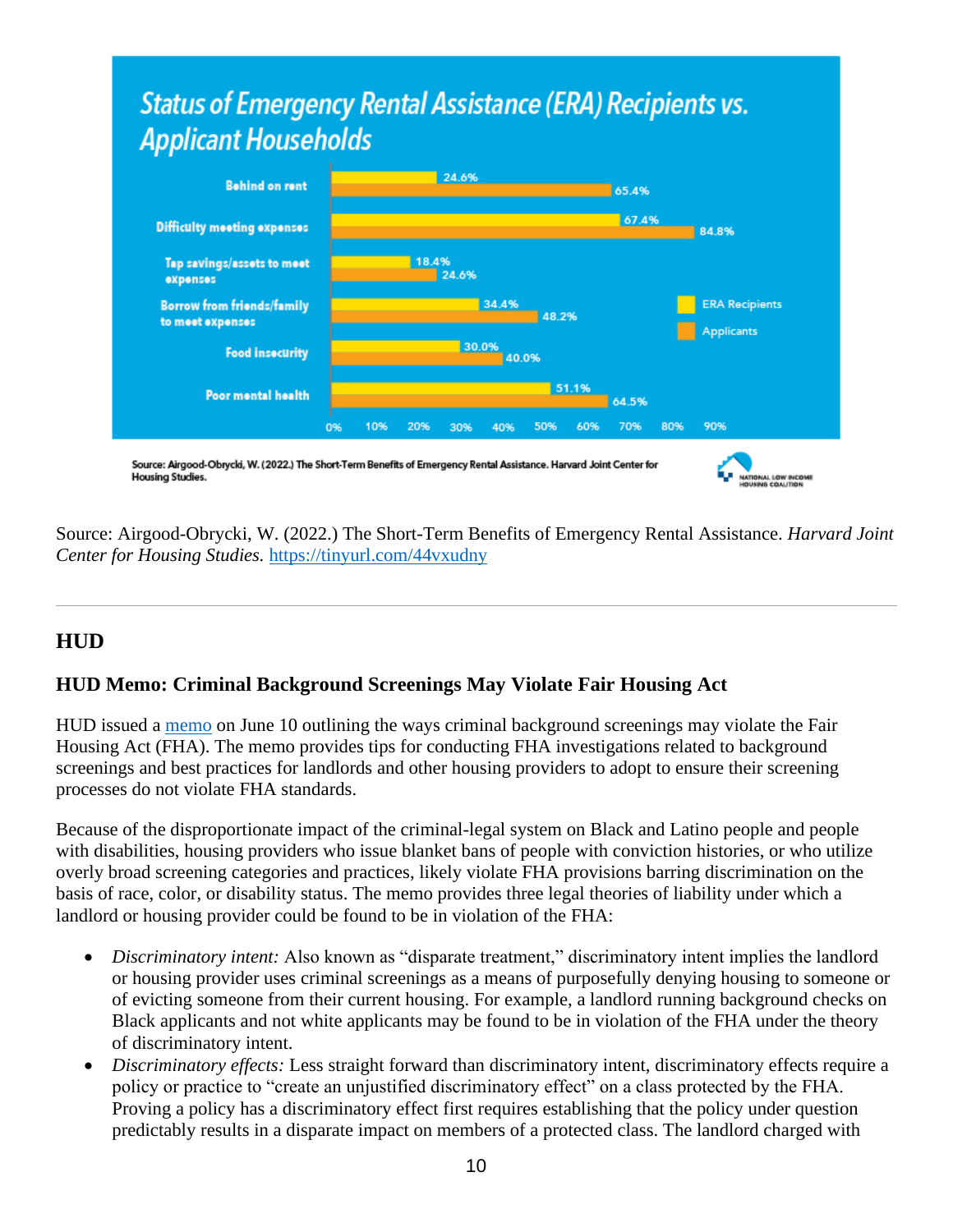creating a discriminatory effect can then attempt to prove the policy or practice is "necessary to achieve a substantial, legitimate, nondiscriminatory interest." If successful, the burden of proving discriminatory effects shifts back to investigators, who then need to prove that the same interest can be pursued by another practice with a less discriminatory impact.

• *Refusal to make reasonable accommodations:* People with disabilities are allowed to request exceptions or adjustments to landlords' screening policies to ensure they have "the equal opportunity to use and enjoy a dwelling." Landlords who refuse to make these exceptions or adjustments may be in violation of the FHA.

The memo also provides a description of best practices that can be used by Fair Housing Assistance Program agencies and Fair Housing Initiative Program grantees to provide technical assistance on criminal background screenings to landlords and housing providers. For example, HUD encourages landlords and housing providers to provide written notice of criminal background screening policies to all applicants and to ensure policies consider the nature, severity, and recency of the offense, as well as any mitigating evidence provided by the applicant.

Read the new memo at:<https://bit.ly/3xZ1amP>

# **Opportunity Starts at Home**

#### **OSAH Campaign Partners Send Letter to Congressional Leadership Urging Housing Investments in Reconciliation Package**

The [Opportunity Starts at Home](https://www.opportunityhome.org/) campaign sent a [letter](https://www.opportunityhome.org/resources/campaign-sends-letter-to-congressional-leadership-6/) to Congress on July 13 urging robust investments in housing vouchers, public housing, and the national Housing Trust Fund (HTF) in any future reconciliation legislation. In particular, the campaign recommended expanding rental assistance by \$25 billion to serve over 300,000 households; investing \$65 billion to repair the nation's public housing infrastructure for its more than 2 million residents; and investing \$15 billion in the national Housing Trust Fund (HTF) to build and preserve 150,000 affordable homes to help end homelessness. Signatories included 43 leading national organizations from an array of sectors, including Catholic Charities USA, Coalition on Human Needs, Healthy Schools Campaign, Legal Action Center, National Community Action Partnership, National Women's Law Center, and others. Read the campaign's letter [here.](https://www.opportunityhome.org/resources/campaign-sends-letter-to-congressional-leadership-6/)

#### **Research**

# **New Study Links Rent Exploitation to Racial Segregation**

A new paper published in *Sociological Spectrum,* ["Renting Under Racial Capitalism: Residential Segregation](https://bit.ly/3tDTl35)  [and Rent Exploitation in the United States,](https://bit.ly/3tDTl35)" examines the relationship between rent exploitation and racial segregation, housing cost burdens, evictions, and other factors at the neighborhood level. The author, Amber Crowell, finds that higher levels of rent exploitation are more likely to occur in neighborhoods where Black and Latino households reside and in neighborhoods with higher concentrations of poverty. Her research reveals that rent exploitation increases as residential racial segregation increases at the neighborhood level. Ms. Crowell cites these findings as evidence that residential racial segregation facilitates the exploitation of renters in predominately Black, Latino, and poorer neighborhoods.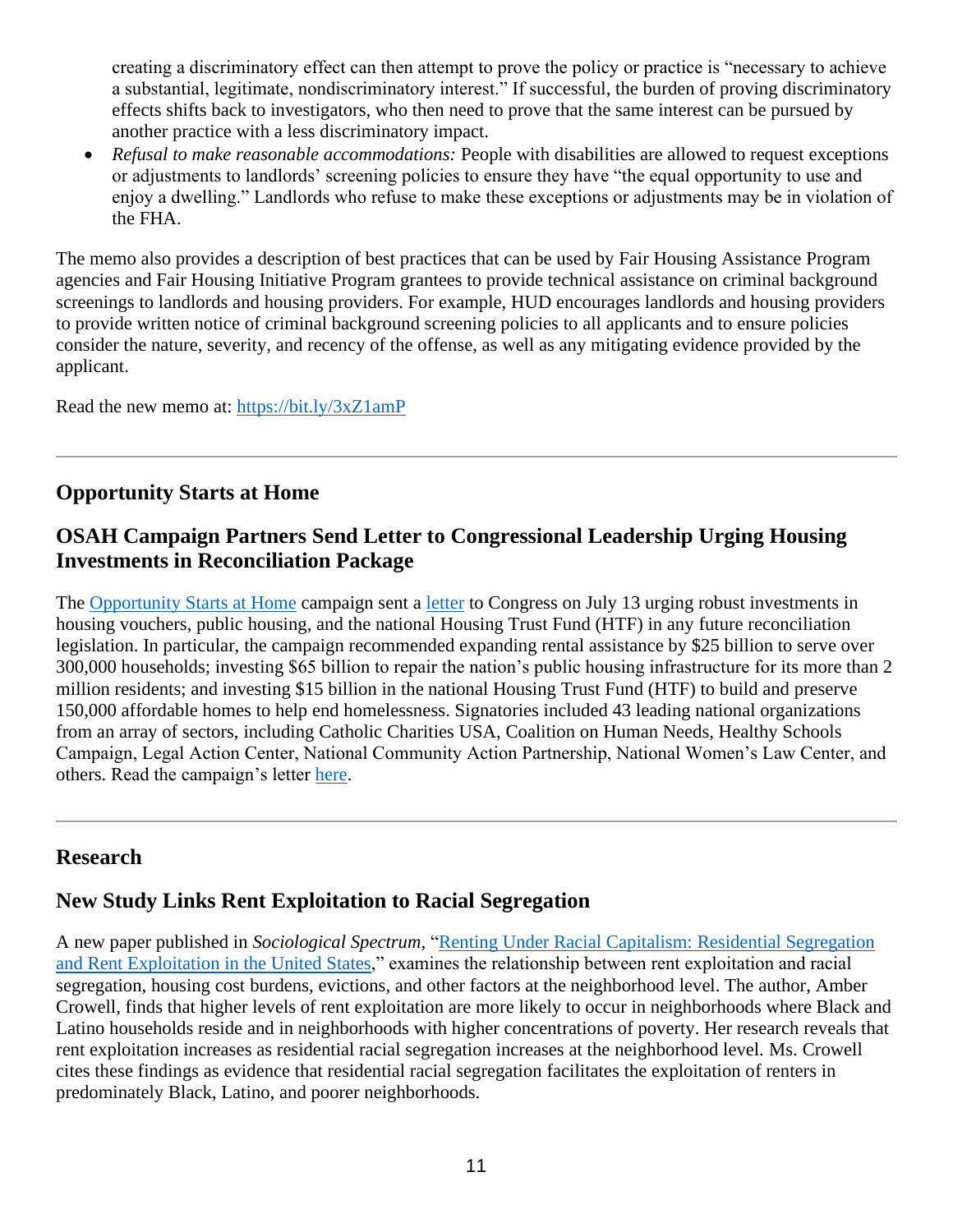"Rent exploitation" refers to the phenomenon of landlords overcharging renters for rent relative to the value of the home they are renting. Crowell measured rent exploitation in her study as the ratio of median rents to median property taxes at the Census-tract level. Census tracts were used as proxies for neighborhoods. Ms. Crowell drew data on median rents, property taxes, renter housing-cost burdens, race, ethnicity, poverty, and other neighborhood characteristics from the American Community Survey (ACS). Data on evictions from Eviction Lab were employed for a secondary analysis of rent exploitation and evictions in Harris County, Texas.

Ms. Crowell found higher levels of rent exploitation in neighborhoods where Black and Latino households resided and neighborhoods with higher concentrations of poverty. Rent exploitation ratios ranged from 3.2 for the bottom 25% of neighborhoods with the least exploitation to more than 7.0 for the 25% of neighborhoods with the most exploitation. The median rent exploitation ratio was 4.7. The median rent exploitation ratio was higher for neighborhoods with a majority of Black households (6.4), neighborhoods with more than 15% of households living in poverty (5.7), and neighborhoods that were majority Black and had more than 15% of households in poverty (6.9).

After controlling for other factors, each percentage point increase in the share of Black households in a neighborhood corresponded to an increase of 0.04 in the median rent to median property tax ratio, while each percentage point increase in the share of households in poverty corresponded to an increase of 0.02 in the ratio. Ms. Crowell's analysis also revealed that rent exploitation increased with greater neighborhood Black-White racial segregation. She observed that increases in rent exploitation levels were also associated with increases in renter housing-cost burdens.

The paper also includes a case study of Harris County, Texas, to examine the relationship between rent exploitation and neighborhood eviction rates. Ms. Crowell found higher eviction rates in neighborhoods with higher shares of Black and Latino households and higher shares of households in poverty. She did not, however, find an association between rent exploitation levels and eviction rates across neighborhoods in Harris County.

Ms. Crowell ultimately concludes that Black, Latino, and poorer renters disproportionately suffer from rent exploitation and negative housing outcomes, such as cost burdens and evictions. She further argues that residential racial segregation and a capitalist housing system work in tandem to devalue property in segregated communities while effectively holding residents captive for landlords to exploit. In short, racial capitalism creates the conditions in which landlords can exploit low-income renters and renters of color for greater profit.

Read the article at:<https://bit.ly/3tDTl35>

### **Research Highlights Promising Effects of Using Hotels as Noncongregate Shelters during Pandemic**

A new study published in *Housing Policy Debate,* ["Hotels as Noncongregate Emergency Shelters: An Analysis](https://nlihc.org/sites/default/files/HPD_Hotels_Noncongregate_Shelter.pdf)  [of Investments in Hotels as Emergency Shelter in King County, Washington During the COVID-19 Pandemic,](https://nlihc.org/sites/default/files/HPD_Hotels_Noncongregate_Shelter.pdf)" details outcomes for individuals experiencing homelessness who resided in noncongregate hotels during the first year of the COVID-19 pandemic. The study uses research conducted in King County, WA, and compares outcomes across three groups: (1) people staying in noncongregate (group) hotels; (2) people staying in emergency shelters with enhanced services like unrestricted access to facilities and case management; and (3) people staying in emergency shelters with basic services. The study finds that those who stayed in noncongregate hotels experienced lower exposure to COVID-19, increased residential stability, greater engagement with staff, and improvements in health and well-being.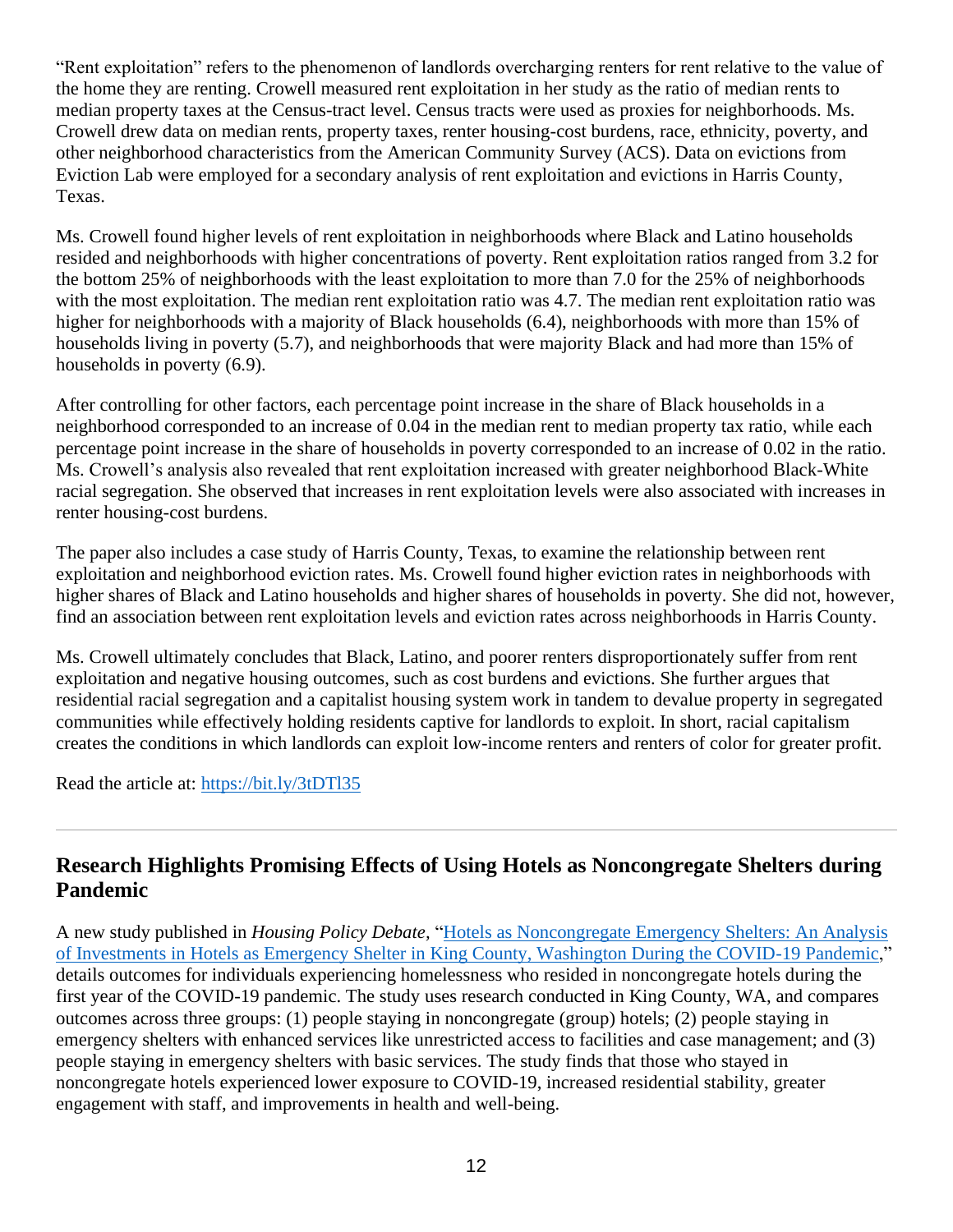The researchers used data from King County's HMIS system, the Washington Disease Reporting System, and other administrative sources to assess key outcomes. The researchers also conducted interviews with residents who compared their experiences living in group hotels to previous experiences in congregate shelters. Group hotels are hotels in which the entirety of a shelter's staff and residents have been moved from a congregate shelter to a noncongregate hotel. "Group hoteling" is different from individual hoteling, in which hotels are used for people experiencing homelessness as well as other guests.

The research found that group hotels effectively limited the spread of COVID-19. Following an initial COVID-19 outbreak prior to implementation of noncongregate housing in hotels, a second wave of outbreaks occurred within shelter sites but not in the hotels. Interviewees felt less safe in congregate shelters, given their close proximity to others and their inability to self-isolate. Staff also highlighted these problems, noting that stopping the spread of COVID-19 was far more difficult in congregate settings.

Group hotels enhanced residents' quality of life in other ways, too. People residing in group hotels experienced greater residential stability than those in the other two groups. Residential stability was critical in helping meet the primary goal of limiting the spread of COVID-19. Eleven percent of group hotel residents exited the homeless system between April and August 2020 compared to 32% of individuals living in enhanced shelters and 28% of individuals living in basic shelters. Of individuals who left group hotels, 60% reported exiting to permanent housing, compared to 53% of those at enhanced shelters and 13% of those at basic shelters. In other homelessness programs, moving individuals out of the homeless system may be the primary goal.

The researchers also assessed resident engagement with staff, using the completion of a time-intensive Coordinated Entry assessment as a proxy for engagement. They found that of individuals who had not previously completed this assessment, 7% of individuals in group hotels, 5% of individuals in enhanced shelters, and 1% of individuals in basic shelters completed this assessment. Residents spoke of feeling more able and willing to talk to staff in a group hotel because they were under less stress and had more amenities that made them comfortable opening up. The research also found that group hotels facilitated greater health and well-being. Residents spoke of being able to engage in more activities – like exercise, meditation, and volunteering – that improved their physical and emotional health.

The research presented in the paper adds to a growing body of evidence suggesting that homelessness solutions that center human dignity facilitate greater security and stability. The researchers also highlight the link between Housing First and group hotels, as both interventions facilitate autonomy among residents, leading to meaningful impacts on mental and physical health.

Read the paper at:<https://bit.ly/3aG1i19>

#### **From the Field**

#### **Albuquerque Enacts New Source-of-Income Protections for Section 8 Renters**

Like other cities in the U.S., Albuquerque is experiencing a worsening housing crisis. To address the crisis, the City Council of Albuquerque voted 5 to 4 on June 6 to pass legislation [\(Ordinance O-22-16\)](https://cabq.legistar.com/LegislationDetail.aspx?ID=5530897&GUID=3C81B466-1683-4F40-A9E5-B434C0C9519E&Options=ID%7cText%7c&Search=22-16) [to prohibit](https://sourcenm.com/2022/06/07/albuquerque-city-council-votes-to-ban-section-8-discrimination/)  [discrimination against renters based on source of income.](https://sourcenm.com/2022/06/07/albuquerque-city-council-votes-to-ban-section-8-discrimination/) The bill – which protects renters receiving rental assistance from the government from being denied access to housing – is an important step forward in the effort to support low-income households, who face barriers to safe and affordable housing that have only become worse since the onset of the COVID-19 pandemic.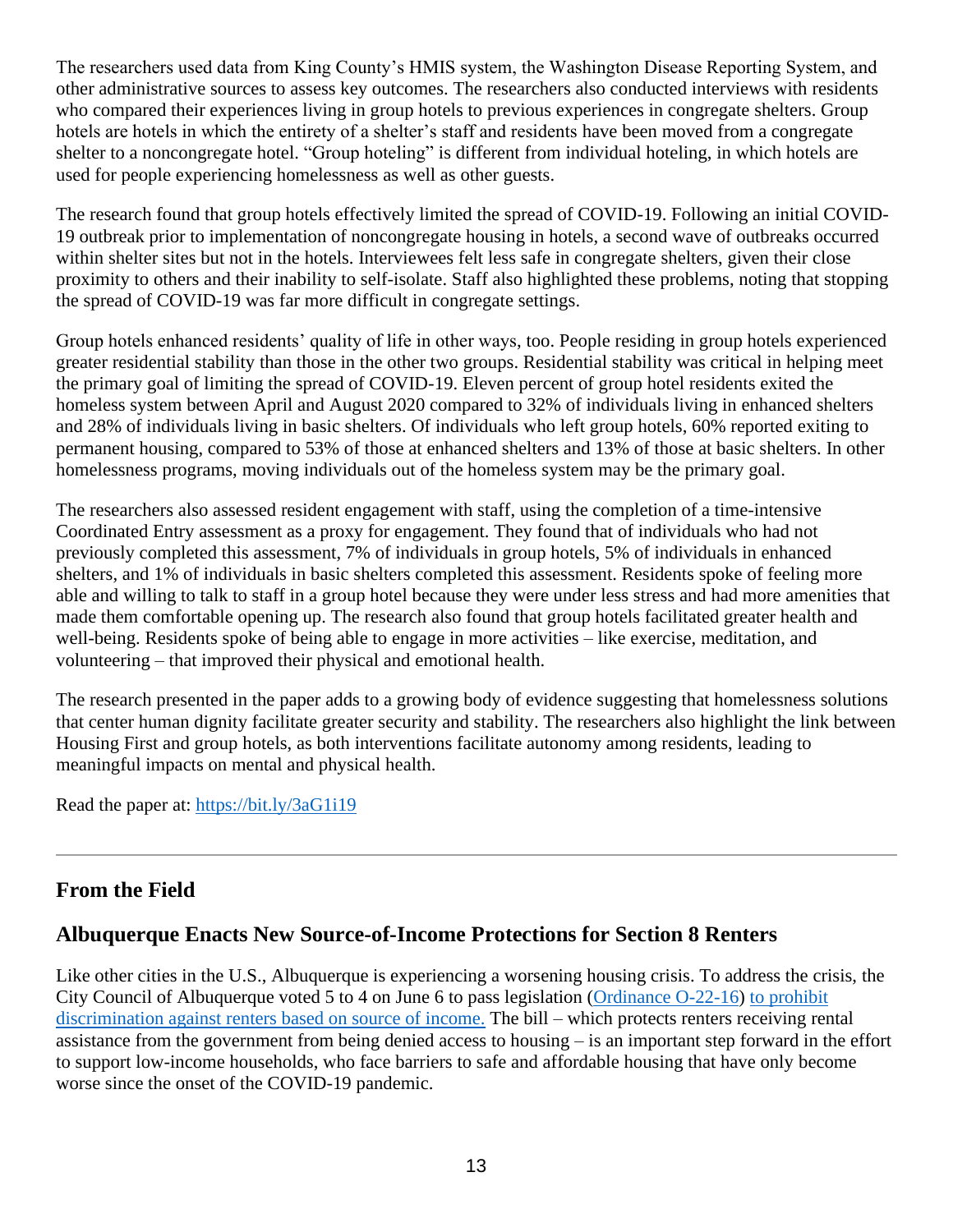"Source of income" (SOI) refers to those wages and other forms of compensation or resources with which people pay their rent. People whose sources of income include federal subsidies like Section 8 Housing Choice Vouchers commonly experience discrimination when searching for homes in places without strong tenant protections. Until recently, Albuquerque was such a jurisdiction. The pandemic created economic strains for many renters in Albuquerque, requiring them to seek out rental assistance through Section 8 vouchers or Emergency Rental Assistance (ERA).

However, while the need for federal subsidies increased in the city, the number of landlords willing to accept those subsidies did not. According to a survey by Albuquerque Health Care for the Homeless (AHCH), only 35% of landlords surveyed accepted housing vouchers and 83.5% of landlords surveyed required that tenants have an income two to three-and-a-half times greater than the rent. The pandemic has increased the difficulties for low-income people, since landlords are more likely not to accept vouchers, even though voucher holders [have been shown to owe less in back rent](https://www.urban.org/urban-wire/housing-vouchers-have-helped-tenants-and-landlords-weather-pandemic) than non-voucher holders.

Due to growing inequities experienced by low-income people in Albuquerque, tenant advocacy organizations in the area were quick to throw their weight behind [Ordinance O-22-16.](https://cabq.legistar.com/LegislationDetail.aspx?ID=5530897&GUID=3C81B466-1683-4F40-A9E5-B434C0C9519E&Options=ID%7cText%7c&Search=22-16) The ordinance would amend the Albuquerque Human Rights Ordinance to protect a person's right to housing by banning discrimination based on SOI. In addition to banning SOI discrimination, the legislation appropriated funds for the study of housing discrimination in Albuquerque, a \$150,000 landlord incentive program, and educational resources addressing the new SOI provision in the Human Rights Ordinance.

Many landlords advocated against the legislation due to concerns over the possibility that it would lead to increased burdens, more paperwork, and problems of other kinds. However, City Councilor Brook Bassan, who helped introduce the [legislation,](https://cabq.legistar.com/LegislationDetail.aspx?ID=5530897&GUID=3C81B466-1683-4F40-A9E5-B434C0C9519E&Options=ID%7cText%7c&Search=22-16) argued that prohibiting discrimination on the basis of SOI would end up helping [both landlords and tenants](https://www.abqjournal.com/2506348/council-votes-to-outlaw-rental-voucher-discrimination.html) in the long run. Advocates also countered objections by arguing that landlords would receive rent payments more quickly if tenants were to receive assistance from communitybased organizations (CBOs) and housing authorities, which would receive additional resources under the legislation.

"Everyone in Albuquerque deserves safe and stable housing," said Rachel Biggs, chief strategy officer at Albuquerque Health Care for the Homeless. "Ending source-of-income discrimination will ensure no one is unfairly excluded from housing because their payment mechanism is a rental subsidy, or other city, state, or federal assistance. Housing vouchers are valuable and essential tools to address homelessness and housing instability during and after the pandemic. Now, Albuquerque will be the first city in New Mexico to protect renters from discrimination based on their source of income, decreasing barriers to accessing safe and affordable housing and deconcentrating poverty. We thank the sponsors Councilors Brook Bassan and Pat Davis, the Albuquerque City Council, and the City of Albuquerque for supporting this critically needed legislation."

Once Mayor Tim Keller signs the ordinance, the city will have 90 days to implement the legislation. The Keller administration has already confirmed its support of O-22-16. Moving forward, advocates will play a hand in ensuring that the legislation is implemented and being enforced by tracking the use of educational resources, the operation of the landlord incentive program, and the deployment of housing inspections to promote fair housing. Their work will help other localities in New Mexico pass similar legislation and lead to greater support for statewide legislation. To learn more about the efforts of advocates in Albuquerque, please reach out to Rachel Biggs of Albuquerque Health Care for the Homeless at [rachelbiggs@abqhch.org,](mailto:rachelbiggs@abqhch.org) or call her at (505) 766-5197.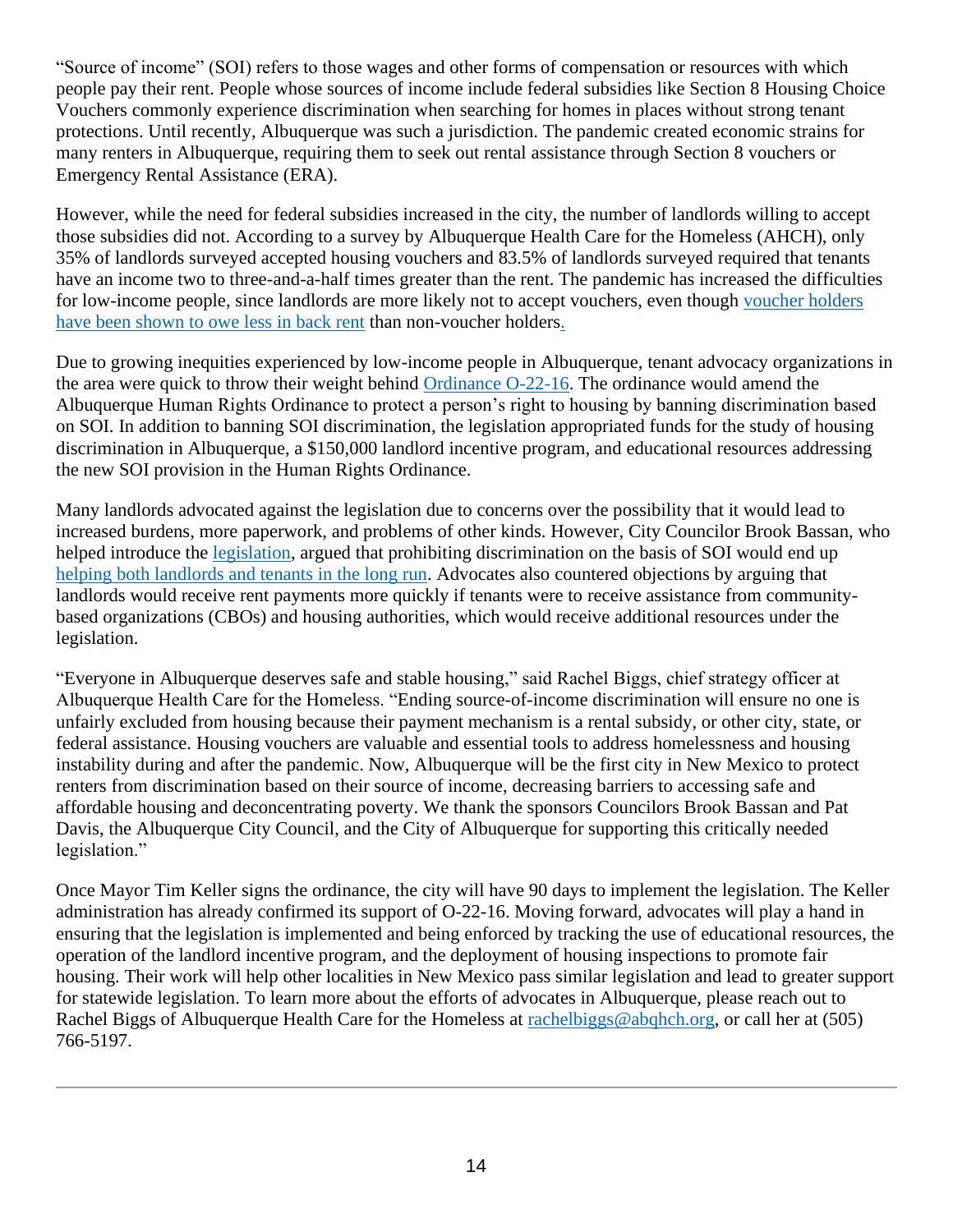# **NLIHC Careers**

# **NLIHC Seeks Interns for Fall 2022 Semester**

NLIHC is accepting applications for internship positions for the fall 2022 semester. Interns are highly valued and fully integrated into our staff work. We seek students passionate about racial and social equity with excellent writing and interpersonal skills.

The available positions are:

- **Research Intern**: The research intern assists in ongoing quantitative and qualitative affordable housing research projects, writes articles on current research for NLIHC's weekly *Memo to Members and Partners* e-newsletter*,* attends meetings and briefings, and responds to research inquiries. Quantitative skills and experience with SPSS are a plus.
- **Communications/Media/Graphic Design Intern**: The intern prepares and distributes press materials, assists with media research and outreach for publication releases, works on social media projects, maintains a media database, and tracks press hits. They also assist with sending out e-communications; designing collateral print material such as brochures, flyers, and factsheets; and updating content on the NLIHC website. Graphic design and Adobe Creative Cloud (Illustrator, InDesign, and/or Photoshop) experience is needed. Please provide 3 design samples and/or a link to an online portfolio in addition to a writing sample.

Interns are expected to work 25 hours a week beginning in late August or early September and finishing up in December. A modest stipend is provided. A cover letter, resume, and writing sample are required for consideration. In your cover letter, please specify the position(s) for which you are applying and that you are interested in the fall 2022 semester.

Interested students should send their materials to: Vice President for Research Andrew Aurand at: [aaurand@nlihc.org](mailto:aaurand@nlihc.org) (applicants for research internship) or Creative Services Manager Ikra Rafi at [irafi@nlihc.org](mailto:irafi@nlihc.org) (applicants for communications/media/graphic design internship).

### **NLIHC Seeks an End Rental Arrears to Stop Evictions (ERASE) Intern for Summer Semester**

Help the National Low Income Housing Coalition (NLIHC) end rental arrears to stop evictions in America! NLIHC seeks an End Rental Arrears to Stop Evictions (ERASE) project intern for the summer 2022 semester (July and August) to support NLIHC. The intern will support the ERASE team's work tracking state and local tenant protections, such as right to counsel, just cause eviction legislation, source-of-income discrimination laws, and eviction records expungement legislation. They will help update our tenant protections database, conduct research on the impact tenant protections have in preventing evictions, help draft upcoming NLIHC reports on tenant protections, assist with other administrative duties.

The ERASE intern will report to the NLIHC ERASE senior project director. NLIHC seeks someone with strong organizational skills, attention to detail, and communications (oral, interpersonal, and written) skills, as well as an interest in state and local policies that can protect renters and strong commitment to racial and social equity.

This is a remote position, and a modest stipend is provided.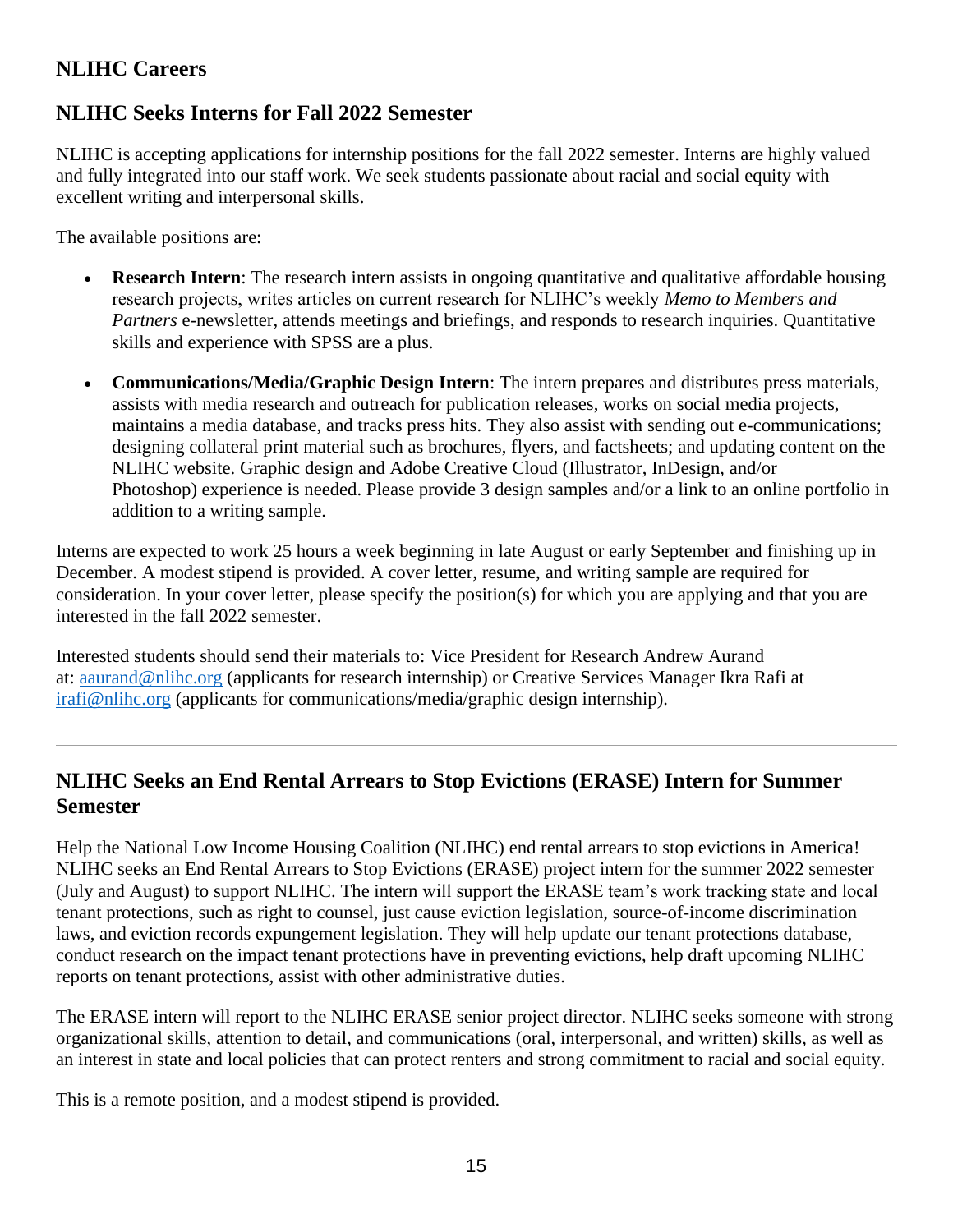Please submit a cover letter, resume, and one writing sample to NLIHC ERASE Senior Project Director Sarah Gallagher via email at: [sgallagher@nlihc.org](mailto:sgallagher@nlihc.org)

# **NLIHC in the News**

#### **NLIHC in the News for the Week of June 12**

The following are some of the news stories to which NLIHC contributed during the week of June 12:

- "Housing Crisis Falls to States as Federal Aid for Rent Dries Up" *Bloomberg Law News,* June 14 at: <https://bit.ly/3n40fuJ>
- "Evictions are life-altering and preventable" *Vox,* June 14 at:<https://bit.ly/3O8axWL>
- "Nearly 100,000 received FEMA aid under new equity policy" *E&E News,* June 15 at <https://bit.ly/3HwhzlN>

# **NLIHC News**

### **Where to Find Us – June 21**

NLIHC staff will be speaking at the following events in the coming months:

- Harvard Joint Center for Housing Studies, ["The State of the Nation's Housing 2022"](https://www.jchs.harvard.edu/calendar/state-nations-housing-2022) Publication Release Event – Virtual, June 22 (Sarah Saadian)
- University of Minnesota Extension, ["Housing for All: From Awareness to Action"](https://extension.umn.edu/event/housing-all-awareness-action) Virtual, June 22 (Emma Foley)
- [National Coalition for the Homeless, Congressional Briefing](https://nationalhomeless.org/) Virtual (or Washington, DC), June 23 (Sarah Saadian)
- Orange County United Way [Housing Policy Made Simple](https://www.unitedwayoc.org/about-us/) Virtual, July 12 (Diane Yentel)
- National CAPACD [2022 Building CAPACD Convention](https://nam04.safelinks.protection.outlook.com/?url=https%3A%2F%2Fwww.nationalcapacd.org%2Fevents%2F2022-building-capacd-convention%2F&data=05%7C01%7C%7Cfcf0ccee7da1471c418b08da43ef7adf%7Cd9ab7747cd104372b0b3229c61592adf%7C0%7C0%7C637896993139328742%7CUnknown%7CTWFpbGZsb3d8eyJWIjoiMC4wLjAwMDAiLCJQIjoiV2luMzIiLCJBTiI6Ik1haWwiLCJXVCI6Mn0%3D%7C3000%7C%7C%7C&sdata=qQLOd581h%2FlZKpH302nVIvdjR9EMVE03vjS11hh7CxI%3D&reserved=0) Seattle, WA, July 13th (Sarah Saadian)
- [Princeton Community Housing Gala](https://www.pchhomes.org/) Keynote Speaker, Virtual, July 21 (Diane Yentel)
- National Alliance to End Homelessness's [National Conference on Ending Homelessness,](https://endhomelessness.org/events/conferences/2022-national-conference-on-ending-homelessness/) "Boosting Voter Participation in an Election Year" – Washington, DC, July 27 (Courtney Cooperman)
- [HousingNext Grand Rapids Michigan Policy Conference](https://www.housingnext.org/) Keynote Speaker, Grand Rapids, MI, August 16 (Diane Yentel)
- [Idaho Housing and Finance Association Annual Housing Conference](https://www.idahohousing.com/housing-conference/) Keynote Speaker, Boise, ID, August 22-23 (Diane Yentel)
- [AARP](https://www.aarp.org/) Housing Workshop Plenary Panel Virtual, September 22 (Diane Yentel)

# **[NLIHC](https://nlihc.org/about/staff) Staff**

Andrew Aurand, Vice President for Research, x245 Sidney Betancourt, Housing Advocacy Organizer, x200 Jordan Brown, Research Intern Victoria Bourret, ERASE Project Coordinator x244